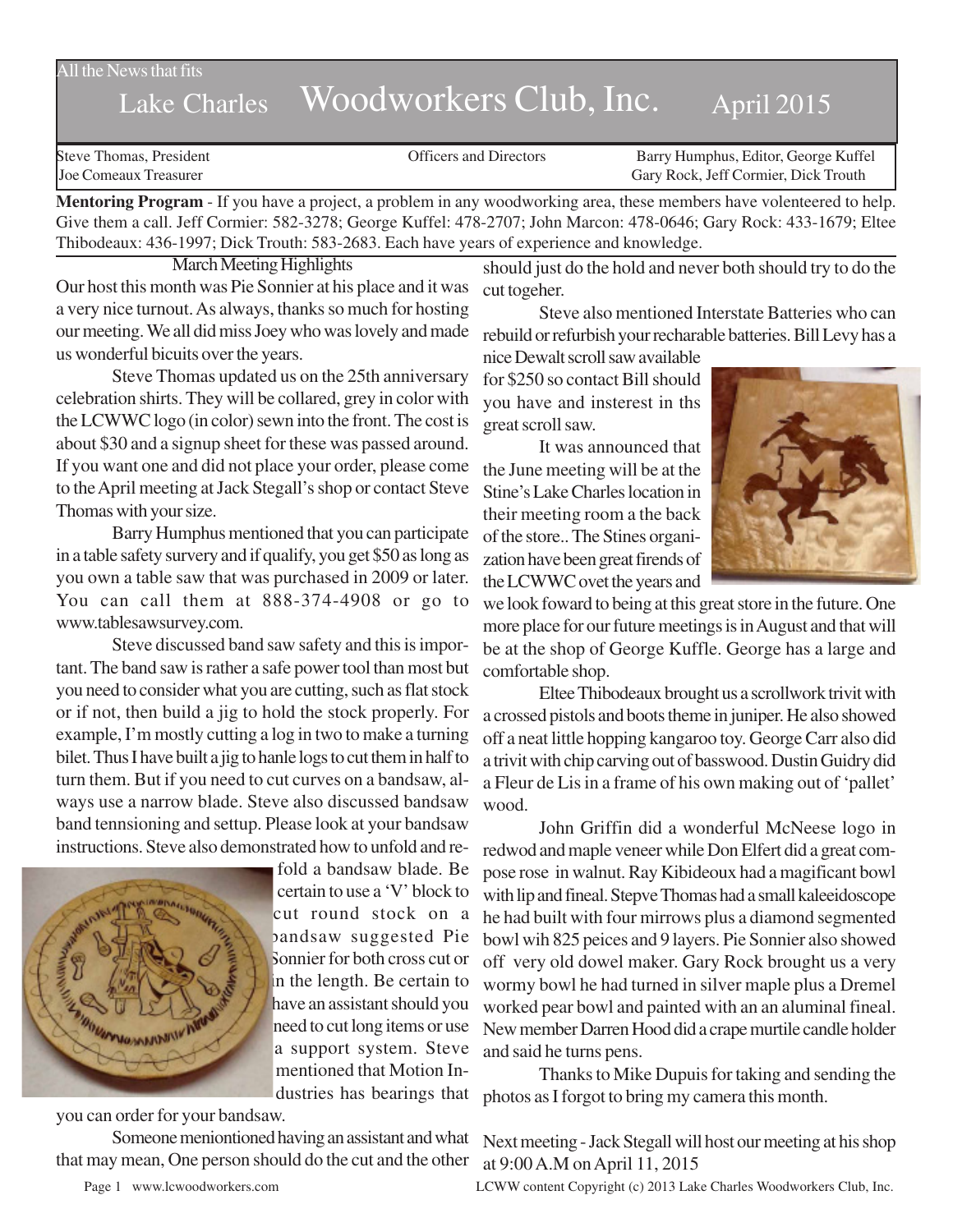## More Band Saw Safety

A band saw is capable of many different operations, from delicate curves to cutting logs. Follow these Band saw safety guidelines to stay safe on your saw. Set the upper guide as low as possible without touching the wood. This guarantees the blade is completely covered without room for a finger to accidentally slip under the guide. Adjust the upper blade guard so the blade is completely covered. An exposed blade is always dangerous, even when it's well above the cut.

Use the correct width blade for the desired cut radius. Don't try to horse a wide blade through a tight radius. Not only will this lead to premature guide wear, but the twisting action could also cause the blade to break. Use a sharp blade. The old adage "A dull tool is more dangerous than a sharp one" is true. A dull blade requires extra feed pressure that in turn increases the likelihood of a hand slip. Plus, it makes band saw work a lot of work, and puts unnecessary strain on your saw.

Keep your hands away from the line of cut. Never push stock directly into the blade with your hand in line with the cut without a push stick. A slip of the hand could send it into the blade. Whenever possible, anchor your hands on the table and push with your fingers only. Keep shifting and planting your hands as you move through the cut. You'll also find this technique provides better control in intricate cuts since you're not using your upper body to guide the stock. A push stick keeps your fingers away from the blade. Big pieces like this take a fair amount of force, increasing the risk of a hand slip.

An outfeed support is a must to safely re-saw long stock. Attempting to guide the cut on a long board while simultaneously holding it down on the table can be difficult or impossible, especially at the end of the cut. Even if you only have one board to re-saw, it's worth taking the time to set up and use an out-feed support. And one more thing, it's often easier and safer to walk around the back of the saw and pull the board. *Barry Humphus*

#### Router Safety Tips

Whether you're a seasoned woodworker, or just starting out, these router safety tips will help you work safer in your shop. I've been a woodworker for 30 years, and trust me… I've made every mistake told here at least once. Fortunately, other than bruised pride and wasting some wood, I haven't been hurt. Keep yourself as safe as you can in your shop. Judiciously use your machine guards and use hold-downs and hold-ins whenever possible. Here are some rules to follow, and some things to avoid when using your router.

First, unplug the Tool. Make sure your router is unplugged before you insert bits, make height adjustments, or do any other setup type procedure. This is a good habit to get into with all your power tools and machinery.

Wear Hearing Protection. Routers are notorious "screamers." Even so, I still see some friends using their routers but not wearing hearing protection. The cumulative effects of loud noise will eventually take its toll on your hearing. Purchase high decibel reduction hearing protection and use it always.

Push Pad for Better Gripping. Use a push pad when routing grooves using a router table. The push pad gives you a positive grip for pushing the work piece down and across the bit. It also helps keep your pushing hand further away from the area where the bit will exit the work piece at the end of the cut.

Big Bit, Slow Speed. The rule of thumb is: The larger the bit diameter, the slower the router speed. See the speed chart below. Make it a habit to adjust your router's speed down before you insert the bit. That way it will not be going too fast by accident when you turn on the router.

Position the Fence Correctly. Never trap your material between the bit and fence on profile cuts. The set up shown is the correct method for routing an edge profile on a router table; with the bit inside the fence. The only time it's OK to use the fence with a bit away from the fence is when you rout a groove of some sort. Even then, when the bit exits the work piece at the end of the cut, it will grab slightly and push the work piece forward.

Two Pass Grooves. When routing a groove with a setup like this where two passes are required to finish the groove width, the second pass is always made so that cut is further from the edge guide fence. That way, the edge guide will be pulled tight to the work piece edge by the forces of the routing, instead of pushed away.

## Really Sharp, Really Fast for Under \$50

If you want to get an animated discussion going within a group of woodworkers, just mention sharpening. Everyone has his or her own answer for getting the best edge in the least amount of time.

The price range for sharpening equipment is huge. At the low end of the cost scale is hand sharpening. All you need are a couple water stones and you're good to go. Hand sharpening is a wonderful skill to have but, like any skill, it takes time and practice to develop. That leaves many woodworkers frustrated and looking for a product that will give them consistent results without the learning curve. The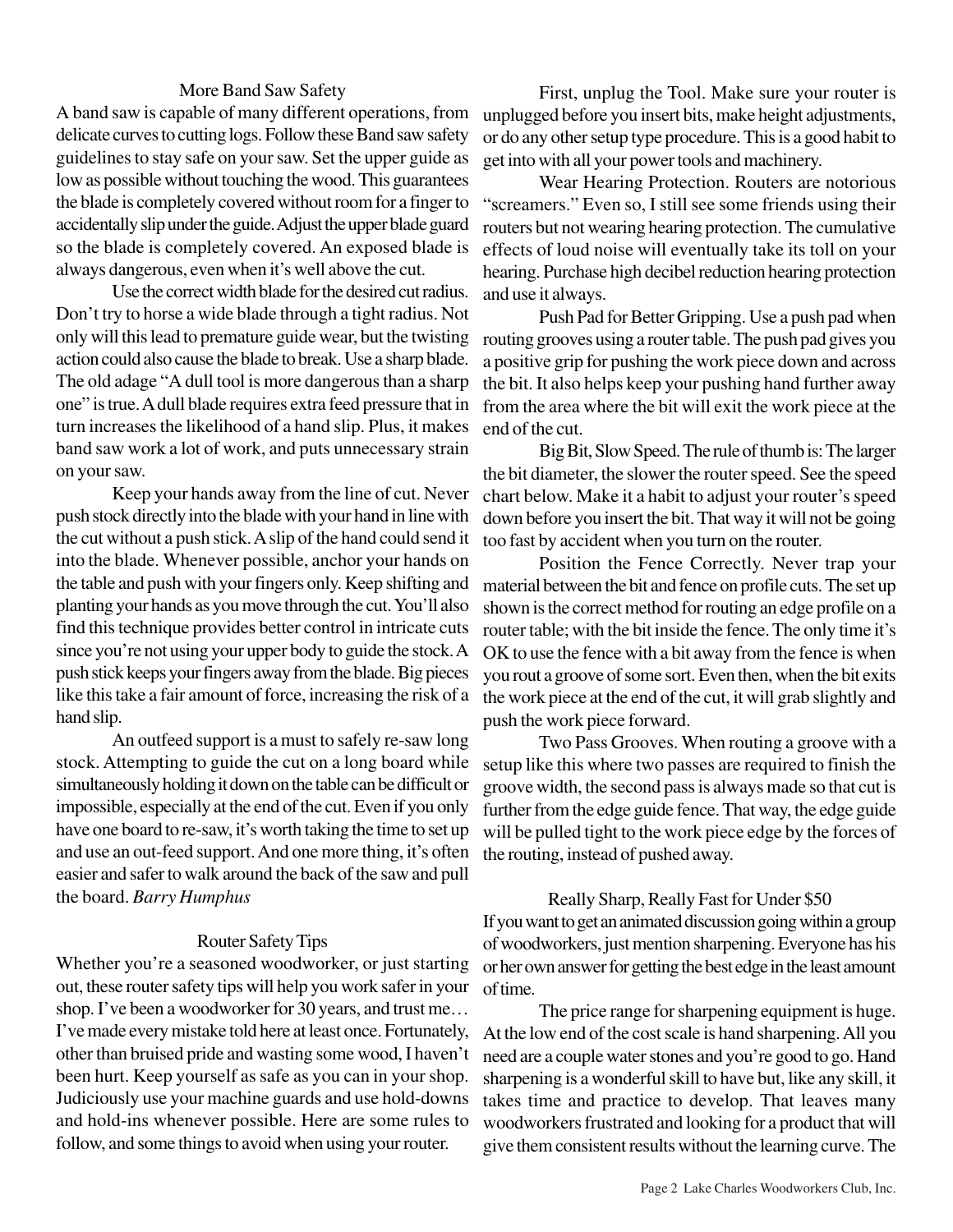array of sharpening jigs and machines found in woodworking catalogs testifies to that demand. Cost for these sharpening aids can range from a few dollars for a simple jig to hundreds of dollars for a powered machine.

My hand sharpening system consists of a piece of plate glass, strips of self-stick (PSA) sand paper, and inexpensive commercial honing guide and a simple wood sled. Shims are used to create micro-bevels. Two optional strips of coarse grit in back are used for lapping the backs of chisels and plane blades. Strips of masking tape insure the blade is even with the paper for back lapping.

I came up with a system that I think delivers the best of both worlds; it's quick, easy like a machine, but also inexpensive, like hand sharpening. Total cost is less than \$50. I can touch up a tool edge in seconds or do a thorough edge treatment in a few minutes. But the best thing about the system is the result – an unbelievably sharp edge on my bench chisels and plane blades.

The sled sets this system apart. Normally, the honing guide rides on top of the sandpaper. That takes up valuable real estate on the abrasive and limits the sharpening stroke. Plus, a steel wheel running back and forth on the abrasive must shorten the life of the abrasive. So, I built a simple sled from scrap maple to hold the honing guide and bridge the sandpaper. The sled is designed to hold the honing guide and bridge the paper, allowing me to use the entire sheet at once. A slight bevel on the front of each runner helps it slide along the glass.

A set of shims allows me to create micro-bevels on my tools. They can also be used in combination to add up to 5-degrees on the bevel angle. The shims are placed on the sled underneath the honing guide.

and create micro-bevels. The sled is designed to hold the honing guide and bridge the paper, allowing me to use the entire sheet at once. A slight bevel on the front of each runner helps it slide along the glass. This sled was sized for 33 wide paper.

Remove unnecessary wheel from the honing guide to better fit the cradle. I modified the honing guide to fit the sled by removing the now unnecessary wheel. Use a punch to knock the guide bars out, then unscrew the two halves of the holder and slip the wheel off the axle. Screw the halves back together and tap the guide bars back in place.

Self-stick abrasive paper is mounted on plate glass to provide a flat abrasive surface for sharpening my tools. The self-stick, or PSA paper is readily available from automotive or woodworking outlets, and comes in a variety

of sizes. I like the 33 x 13 size. Four grits of approximately 800, 1200, 1500, and 2000 grit can bring a tool from out of the box dull, to razor sharp, in minutes. If you need to lap the backs of your cutting tools or remove nicks, you may want to buy some coarse grit paper (220 to 600-grit). You can use a second piece of plate glass for the coarse grits.

Some abrasive companies use microns (m) instead of grit sizes. Unlike grit numbers, microns go down as the grit gets finer. I use 15m , 5m , 1.3m and 0.3m. Sandpaper is inexpensive, so you can experiment to find the combination of grits you like best.

The plate glass insures a dead-flat surface so I never spend time flattening dished out stones. The glass should be 1/43 or thicker and at least 123 x 183 to comfortably hold four strips of 33 x 113 sandpaper. Have the edges of the glass sanded smooth for safety.

Attach the sandpaper to the glass. Take your time to insure there are no air bubbles trapped under the sandpaper. Apply the sandpaper on the glass, leaving enough room between sheets for the skids on the sled to move freely. Start by peeling a portion of the backer off of one end and position it on the glass. Then pull the backer off as you press the paper in place. Take your time to insure there are no air bubbles trapped under the sandpaper.

Adjust the blade projection with the honing guide on the sled until the bevel lies flat on the abrasive. Lock the blade in the guide.

The next step is to properly set your plane blade or chisel in the holder. Adjust the blade projection with the honing guide on the sled until the bevel lies flat on the abrasive. Lock the blade in the guide.

A set of shims allows me to fine tune the bevel angle reference. Set the blade extension in the honing guide to Mark the blade extension on the board for future achieve the desired bevel angle.Once you've manually set it and made a jig, it's easy to use the jig for future sharpening.

# Bosch Pocket Driver, #PS20-2A, \$130

I found myself amazed by how useful this tool is. It's small, lightweight, has plenty of power, the battery charge lasts a long time, and the clutch works well. It lives up to its name since it's easily carried in an apron pocket. I use it to drive virtually every screw I install in my shop. It will easily drive 33 long #8 screws, but it's not a speed demon. If you need to drive a lot of long screws fast, you'll need to revert to a faster driver. This is not a problem, since most screws used in cabinet and furniture making are 1-1/43 or shorter. This is not a problem, since most screws used in cabinet and furniture making are 1-1/43 or shorter. *Barry Humphus*